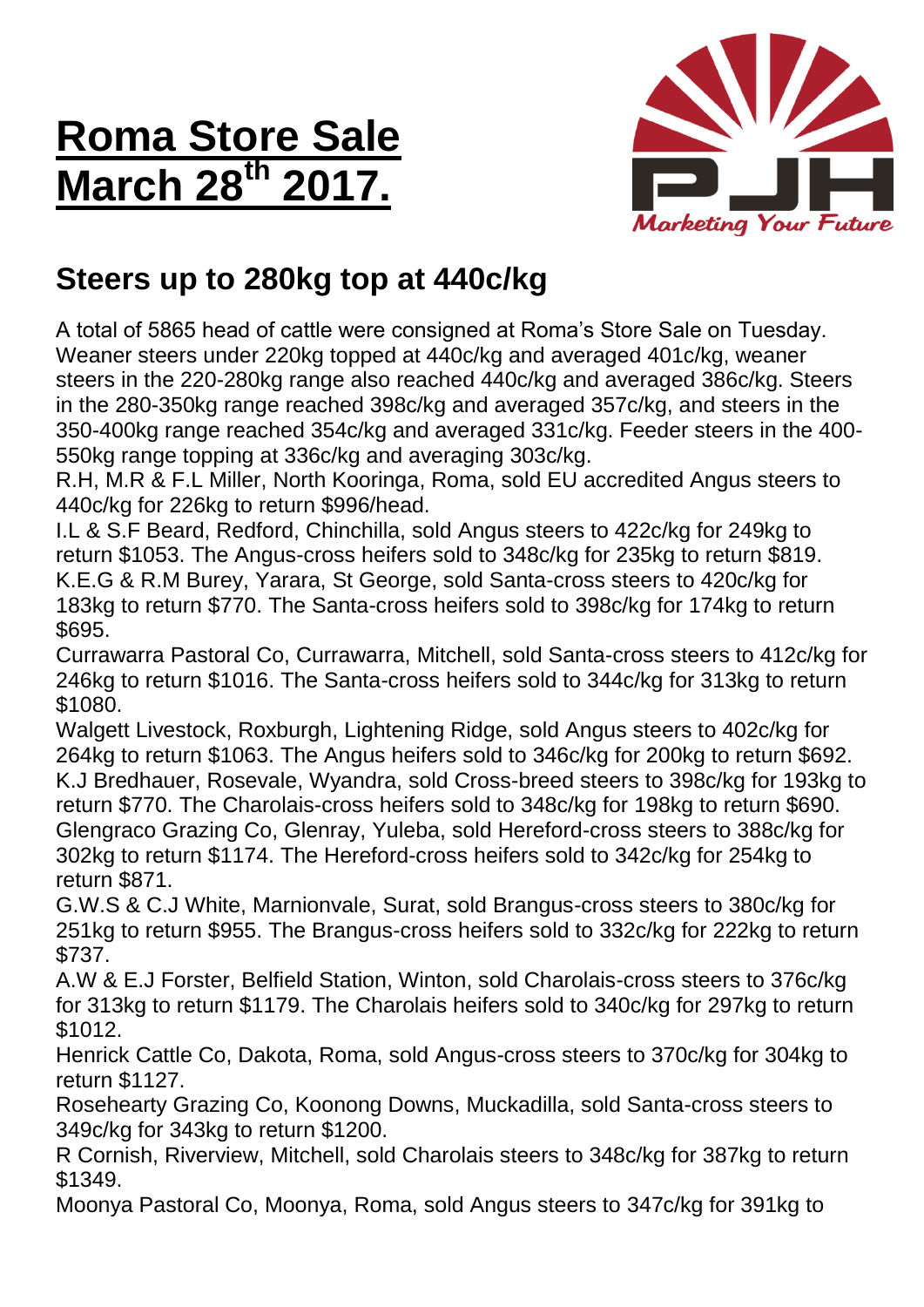return \$1360.

Warner Earthmoving, Daisybank Rd, Roma, sold Angus steers to 332c/kg for 434kg to return \$1443.

B & L Murray, Yarrum, Roma, sold Santa-cross steers to 330c/kg for 478kg to return \$1580.

D & W Jones, Nardo, Injune, sold Charolais-cross steers to 319c/kg for 460kg to return \$1468.

G.C & J.A Peck, Yanco, Surat, sold Charolais-cross steers to 300c/kg for 529kg to return \$1588.

R.D & N.J Statham, Possession Creek, Mitchell, sold Santa-cross steers to 295c/kg for 580kg to return \$1713.

Heifers under 220kg topped at 398c/kg and averaged 347c/kg, while heifers in the 220 – 280kg range topped at 348c/kg and averaged 317c/kg. Heifers in the 280- 350kg range topped at 346c/kg, averaging 311c/kg. Heifers in the 350-450kg range

topped at 328c/kg and averaged 287c/kg.

Golden Pastoral, Nullin, Yuleba, sold Charolais-cross heifers to 346c/kg for 283kg to return \$982.

C.J Russell, Ingledoon, Augathella, sold Santa-cross heifers to 340c/kg for 259kg to return \$880.

S. Kidman & Co, Durham Downs, Eromanga, sold Santa heifers to 332c/kg for 325kg to return \$1080.

R.W & T.M White, The Homestead, Surat, sold Charolais-cross heifers to 324c/kg for 242kg to return \$787.

Cows in the 300 – 400kg sold to 236c/kg and averaged 211c/kg, while cows in the 400 – 500kg topped at 274c/kg and averaged 235c/kg. Cows over 500kg reached 274c/kg, averaging 244c/kg.

Currawarra Pastoral Co, Currawarra, Mitchell, sold Santa-cross cows to 274c/kg for 569kg to return \$1560.

Cows and Calves topped at \$1,950/unit, averaging \$1,425/unit.

R. Harvey, Oakery, Wallumbilla, sold Angus-cross cows and calves for \$1,950/unit. Bulls up to 400kg reached 360c/kg and averaged 300c/kg.

## *PJH sell 6 th position next week.*